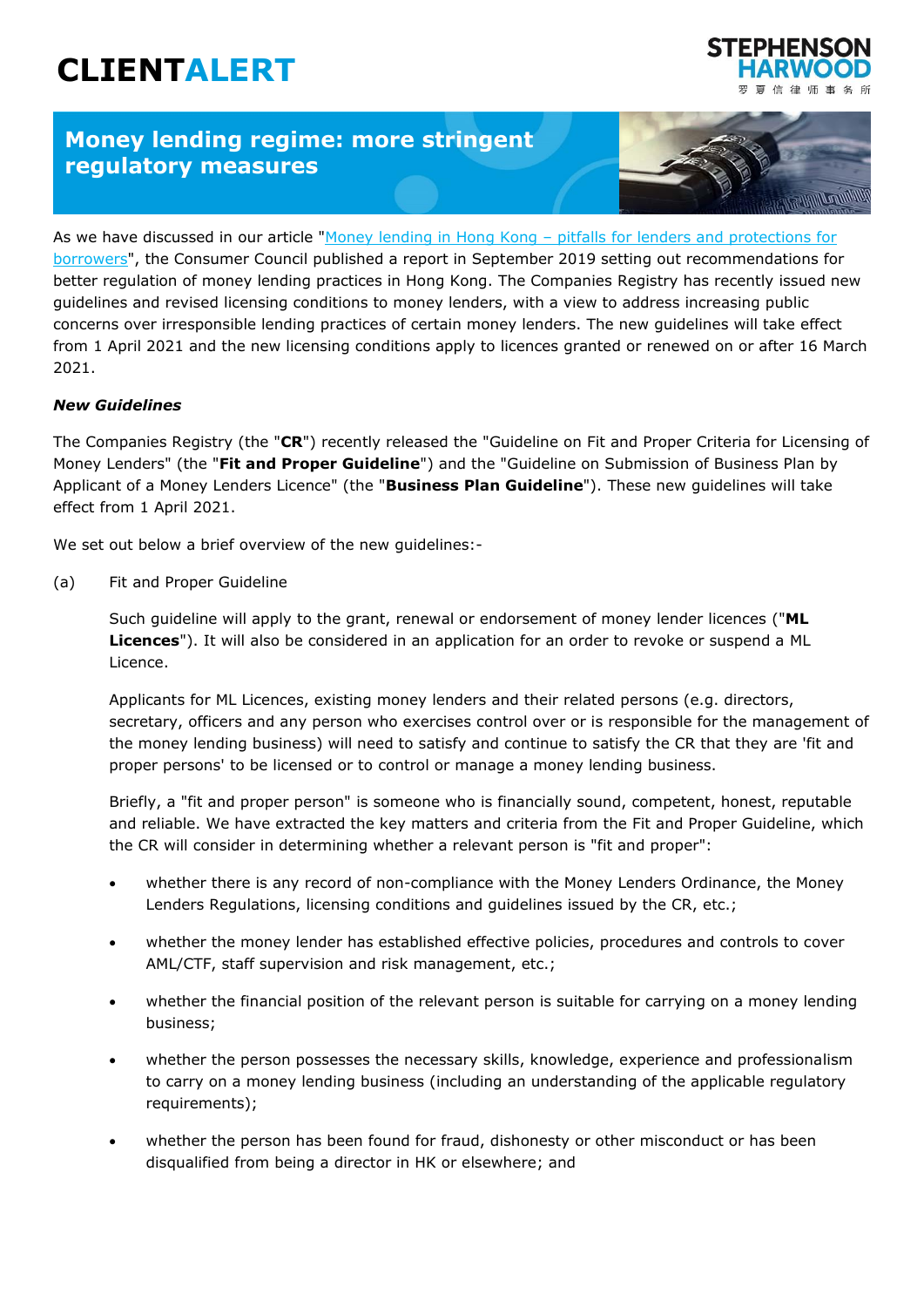- whether the person has been subject to any disciplinary action in HK or elsewhere.
- (b) Business Plan Guideline

The Business Plan Guideline is applicable to applicants for a new ML Licence. It sets out the information that should be included in a business plan. This will not be relevant to a renewal application.

In short, an applicant must submit a business plan with their licensing application. The business plan should include information about the applicant's proposed money lending business (e.g. business and operations, key officers and shareholding structure, etc.). The purpose of the business plan is to demonstrate that the applicant has a genuine intention to carry on a money lending business, the necessary resources to execute such plan and the knowledge of and the readiness to comply with the relevant requirements.

Failure to include the necessary information in the business plan can delay the application process and/or cast doubt on the applicant's fitness and properness to carry on business as a money lender. Applicants are therefore recommended to carefully prepare their business plans such that their applications can proceed smoothly.

#### *Changes to licensing conditions*

The CR has imposed more stringent licensing conditions on money lenders to address public concerns over lending practices and misleading advertisements. These revised and additional licensing conditions (along with the existing conditions) attach to ML Licences granted or renewed on or after 16 March 2021. The changes include:

- (a) *Licensing condition 9*: a new proviso will be inserted into this condition such that money lending advertisements must be fair and reasonable and not contain misleading information. In particular, expressions such as "interest-free", "0% interest" and "guaranteed or pre-approved loans" may be considered misleading. Money lenders should assess if any changes to their existing advertisements are required.
- (b) *Licensing condition 10*: the revisions made to the guidance note on this condition is to require money lenders to properly monitor the debt collection activities of their debt collectors.
- (c) *Licensing condition 13*: the revision clarifies that a money lender must cease the use of any information of a referee if it is aware or is informed that such person has not consented to act as the intending borrower's referee.
- (d) *Licensing condition 15*: this new licensing condition requires a money lender to carry out an assessment of an intending borrower's ability to make repayments in an affordable manner (and to have due regard to the outcome of such assessment) before granting a loan (or an increase in the existing loan amount). The affordability assessment must be based on sufficient information and should consider factors such as the borrower's current income and expenditure levels and any reasonably foreseeable changes in the borrower's financial position, etc. The purpose of this condition is to position a money lender as a gatekeeper to mitigate the risk of unaffordable borrowing by borrowers.

We have advised our clients on what practical and operational issues they should consider in order to comply with the new guidelines and new licensing conditions. Please get in touch if you would like to discuss any issue arising from them.